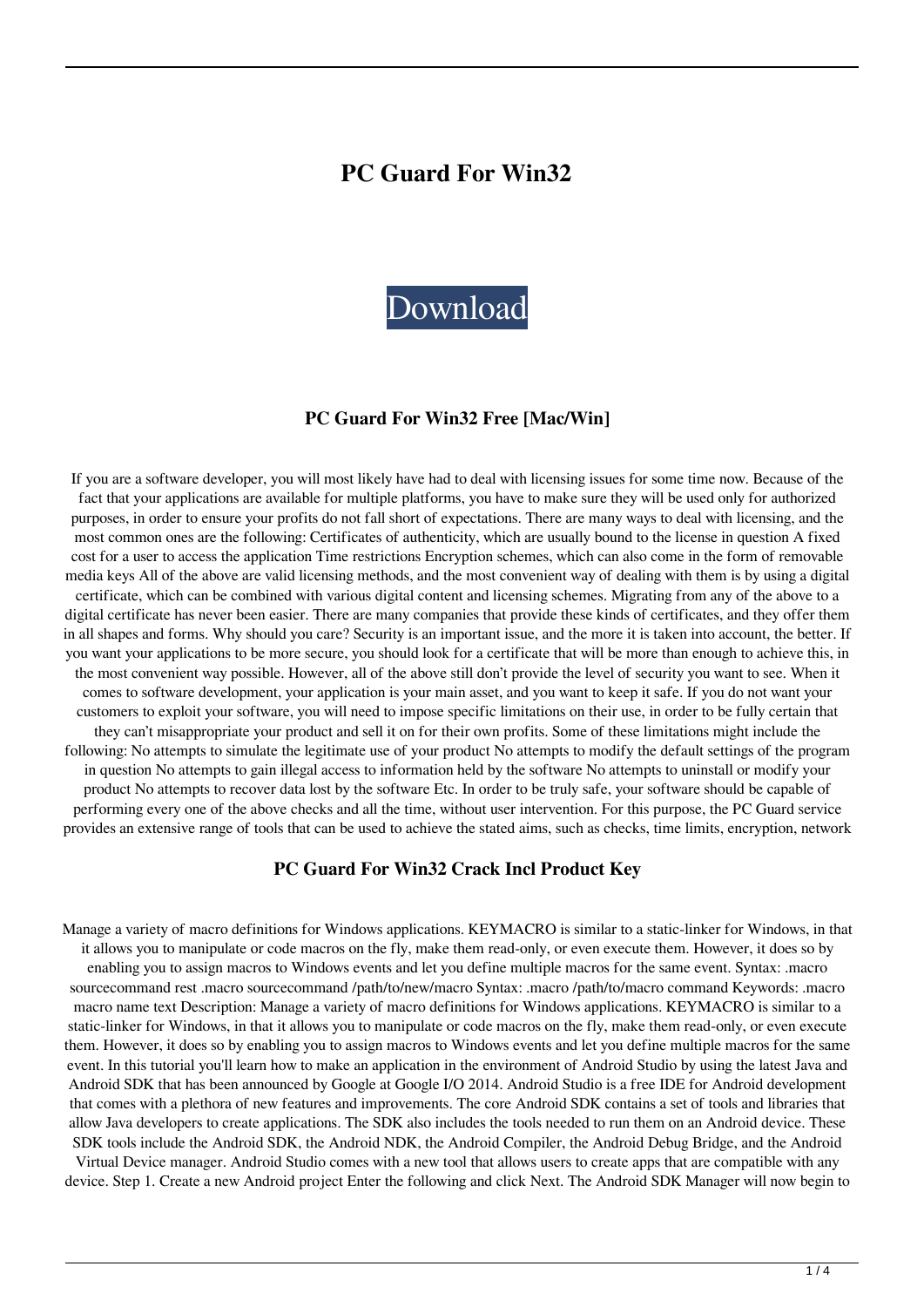install and configure the components. The process can take up to 10 minutes. After installation is complete, you can find the Android SDK Manager under the Tools menu. You can start the SDK Manager by pressing the green-flowered icon located at the bottom of the Android Studio window. After starting the SDK Manager, the SDK Manager window should open. Click the tab that corresponds to the version of Android you want to use. For this tutorial, we will be using the version 7.0. In this tutorial you'll learn how to make an application in the environment of Android Studio by using the latest Java and Android SDK that has 77a5ca646e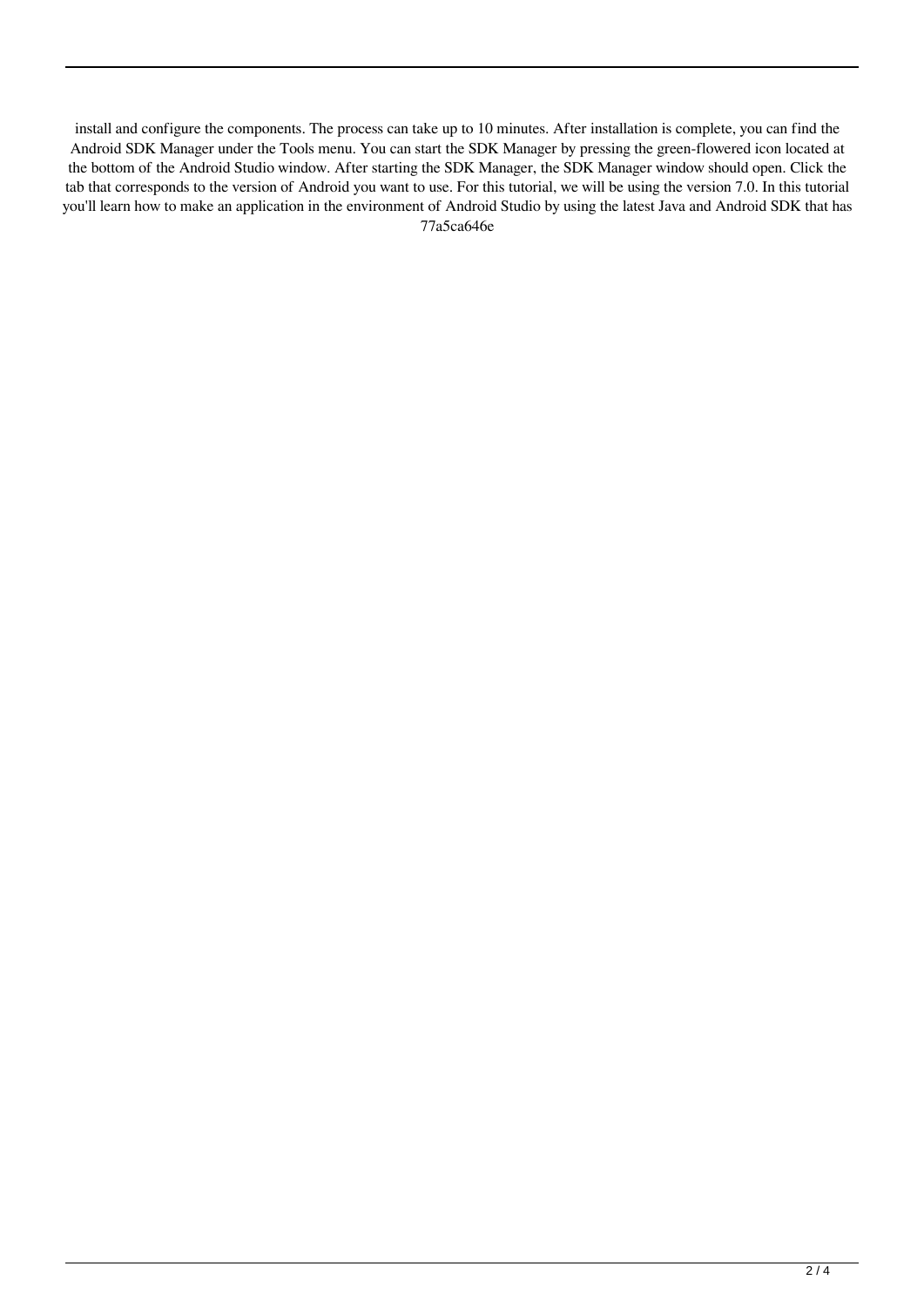## **PC Guard For Win32 Crack Download**

SuperCleaner Free will make your computer cleaner by removing junk files and unwanted entries in your registry. You can fix many issues and problems with your computer, like registry errors, system conflicts, slow performance, and more. It also protects your important data and privacy. You should remove these things from your PC to keep it in a clean and tidy state. ► RECOMMENDED:Click here to get PC cleaner ► To download SuperCleaner Free at: SUPER CLEANER FREE SuperCleaner Free is a tool to quickly and easily fix many issues and problems with your computer, like registry errors, system conflicts, slow performance, and more. It also protects your important data and privacy. This free version does not provide all functions that the Pro edition has. With SuperCleaner Free you can remove temporary files, it will save your privacy and clean your browser automatically. It can be used to fix many problems in your computer and to improve its speed. SUPER CLEANER FREE FEATURES ► Registry cleaners SuperCleaner Free can speed up your computer by cleaning junk entries from your registry. It will speed up the loading time of your computer and it will also speed up your web browser. This application will also show you the issues of your registry. The registry is a database that is used to manage the applications, files, hardware and other software on your computer. Your computer will run faster after using this software. ► Browser cleaners This application will save your privacy. This application will also clean your browser. It will remove old cookies and it will close the tabs that you have opened before. You can also use this application to delete your internet cache. ► File cleaners SuperCleaner Free can clean temporary files and it will also delete your private files. You should use this application to speed up your computer. Your computer will be much faster after using this software. ► Browser secure This application will protect your privacy. When you visit a site, it will record your website visits and your IP address. It will delete these things after some time. Your computer will be much faster and it will be much more secure. ► Image cleaners When you open an image file, it will load an image viewer. The image viewer will show you the image. The file is in a size of 614KB. With this

#### **What's New in the PC Guard For Win32?**

PC Guard for Win32 is a neat protection application designed to help you keep tabs on software used by your users. It is capable of saving all sorts of features, ranging from trial, demo, demo extension, and limited license to license extension, license transfer, password protection, IP filtering, custom dialogs, custom features, and much more. You need to know that the program can act on all Windows 32-bit applications you run, and its protection methods include remote, network, plain, and USB, so that you can be sure your users do not benefit from software you have not seen or paid for. There are four protection methods available, namely, trial, demo, demo extension, and limited license, but should the need arise for more, you can simply upgrade to a full license extension, license transfer, password protection, IP filtering, custom dialogs, custom features, and much more. The quality of the security checks PC Guard for Win32 makes is as high as expected, with the user interface also being neat and easy to use. Showing warning messages is possible, along with code and data section encryption, relocation data, resources, import directory, and internal, and there is also the opportunity for you to self-check if you have modified your app. All the limits that can be implemented come in handy, inasmuch as the software allows you to make your own features available to your users and decide what they can and cannot employ. If you are the sort of developer who must be on the ball all the time, PC Guard for Win32 will put you on your toes and give you an edge over the competition. Key features: Keep users from abusing your app PC Guard for Win32 provides total protection, as it comes in four packages: trial, demo, demo extension, and limited license; network, remote, plain, and USB; code and data encryption, relocation data, resources, import directory, and internal; custom features, custom dialogs, password protection, and IP filtering. The main advantage of PC Guard for Win32 lies in its ability to keep your software safe, while you can also enable additional protection features should the need arise. Additional options can include the ability to check if the app has been modified, and you can make sure you are in control of all of them. You can also learn more about this free app at PC Guard for Win32.exe Advantage: No frills, very simple to use and get the job done. Disadvantage: Doesn't manage a list of installed programs or processes. With PC Guard for Win32, you are going to be the guardian of all programs you run on your 32-bit Windows PCs. The tool will scan your computer for all 32-bit Windows applications and only give